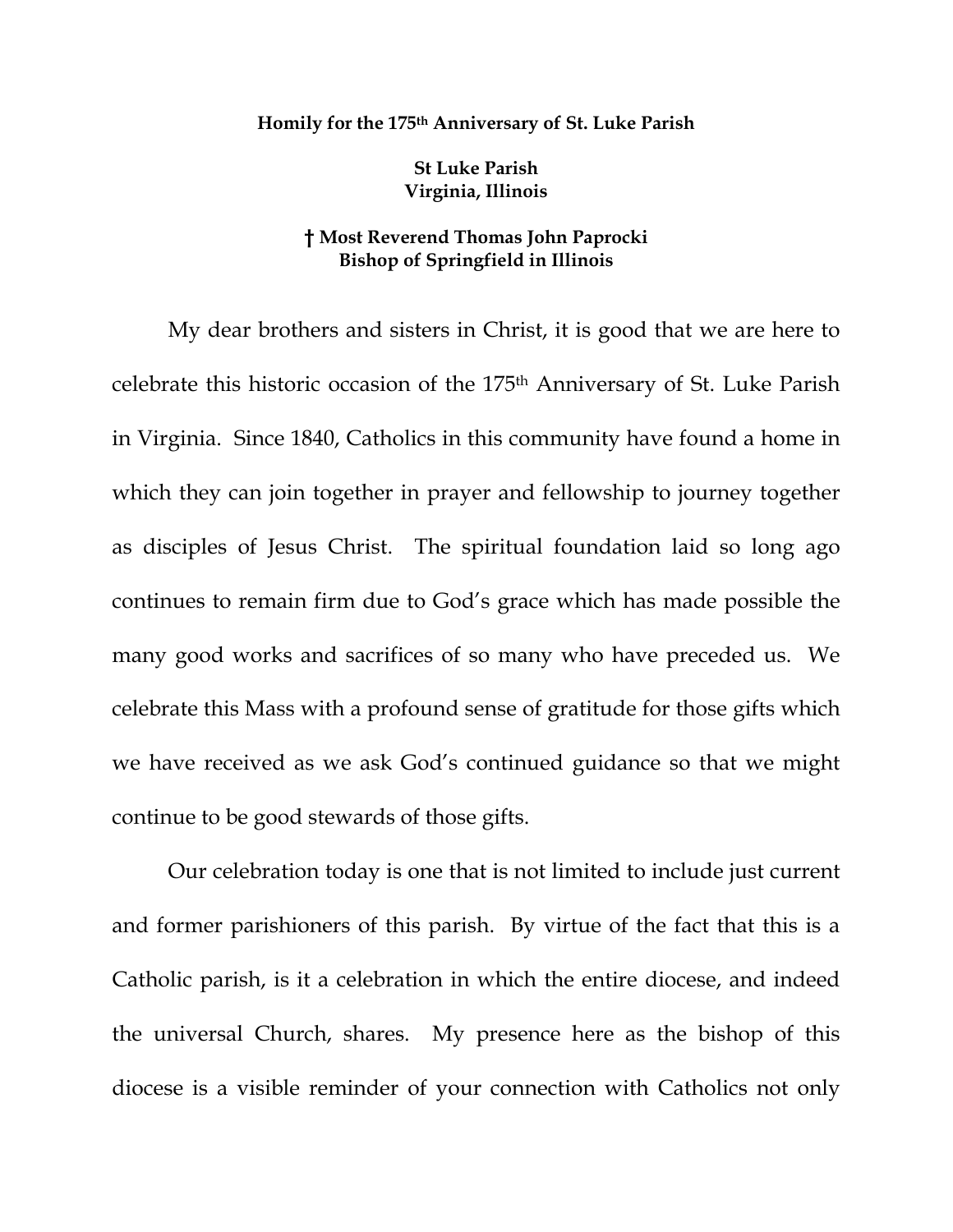here in our diocese, but also with those scattered throughout the entire world. We are all united in our common bond of faith as the Body of Christ and, as St. Paul reminds us, "if one part is honored, all the parts share its joy" (1 Corinthians 12:26). The readings that we have just heard invite us to this larger perspective of the Catholic Church and the important role that this parish plays in it.

 The first reading comes from the Book of the Prophet Isaiah and it is one that is used each year when the Church celebrates the Epiphany. This prophecy speaks of the holy city of Jerusalem which is an image used in the Old Testament to point to the Church. The visit of the Magi marks the beginning of the procession of mankind to the light of Christ which takes place in the context of the Church, which, as the Second Vatican Council teaches, "is in Christ like a sacrament or as a sign and instrument both of a very closely knit union with God and of the unity of the whole human race."1 In his homily for the Epiphany this past January, Pope Francis said the following regarding this procession:

These wise men from the East were the first in that great procession of which the prophet Isaiah spoke in today's first reading (cf. 60:1-6): a procession which from that time on has continued uninterrupted; in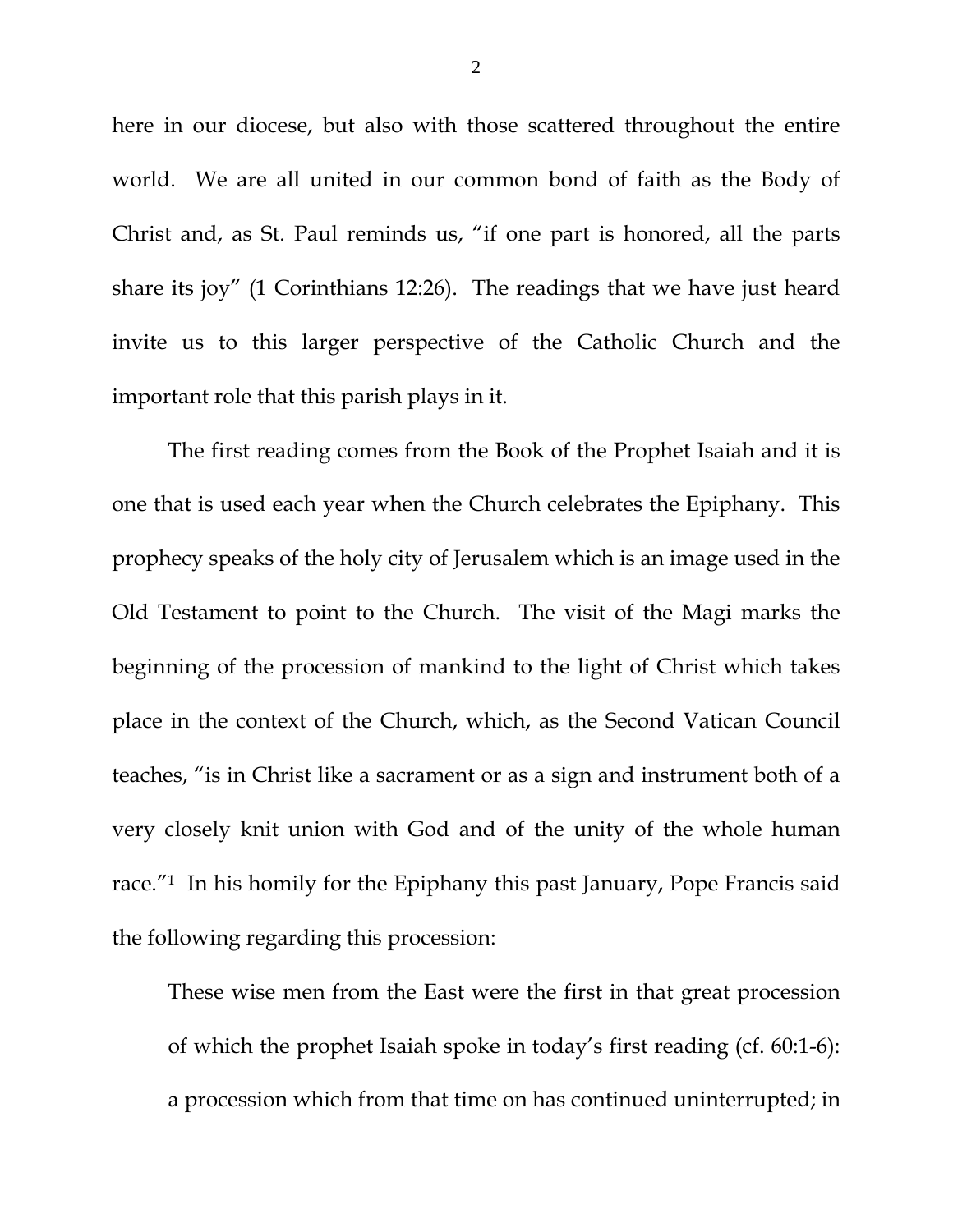every age it hears the message of the star and finds the Child who reveals the tenderness of God. New persons are always being enlightened by that star; they find the way and come into his presence.2

In the Gospel, we have the account of the Great Commission where Jesus explicitly instructs His apostles to continue that procession by bringing "the light of Christ to all men, a light brightly visible on the countenance of the Church."3 The Church has the sacred role of introducing as many people as possible to this light that is the person of Jesus Christ "who wills everyone to be saved and to come to knowledge of the truth" (1 Timothy 2:4).

The spreading of this light began small with the Church in Jerusalem, about which we heard in the second reading from the Acts of the Apostles. The apostles had been impacted in a profound way by the love of Christ and they could not help but share that gift with others. That gift spread quickly like a fire in that early community and the Scriptures tell us that "every day the Lord added to their number those who were being saved" (Acts 2:47).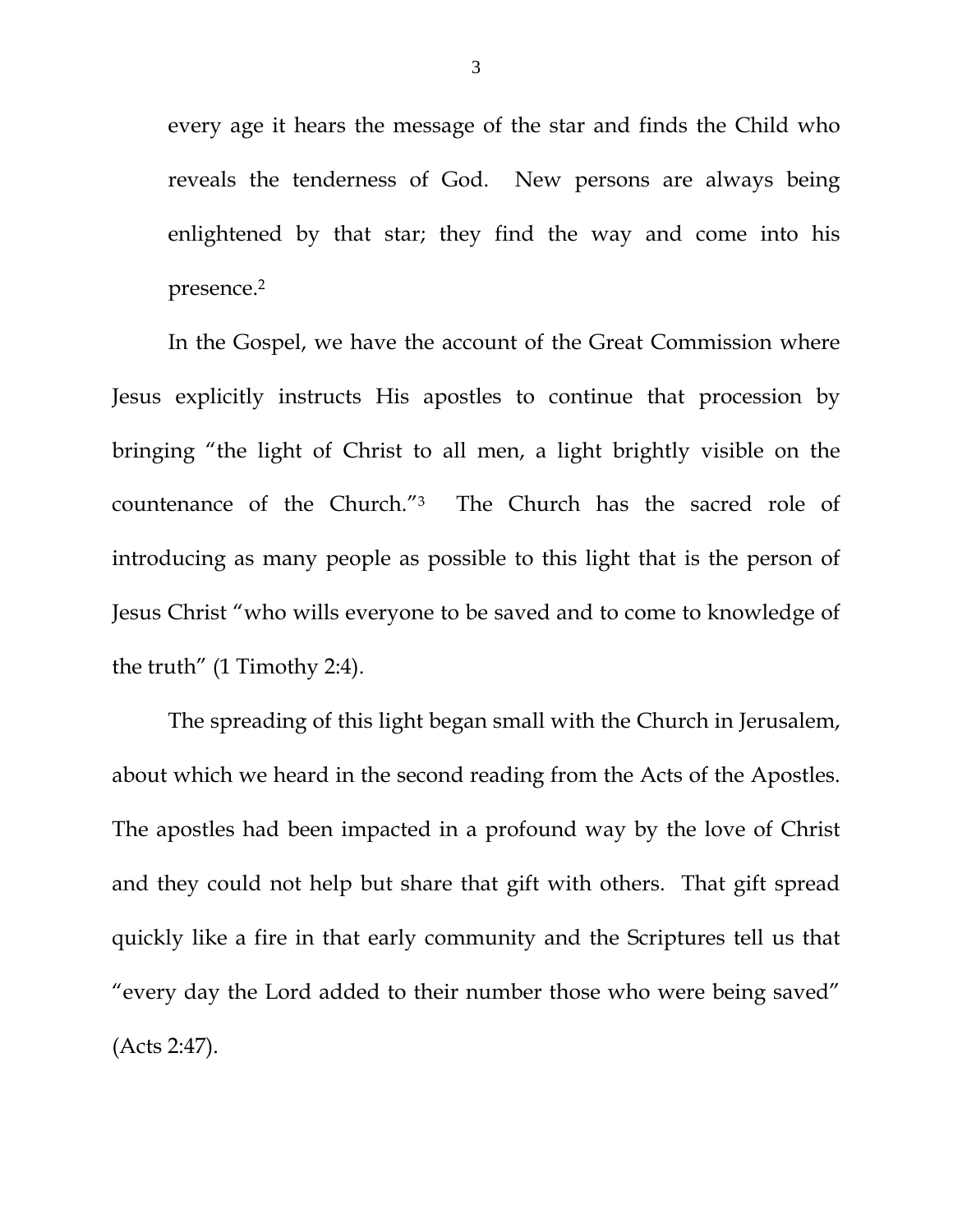The lesson we gain from the early Church is that the growth of the Church happens through the lives of her members who have themselves been enlightened by Christ. This is at the very heart of the missionary activity of the Church throughout the ages. In one of his homilies for this same feast day, Pope Benedict XVI reflected on this dynamic by explaining how the Magi, the apostles, and other saints of the Church have been catalysts for the growth of the Church by spreading this light of faith from person to person. He said of them that they

have themselves gradually become constellations of God that mark out the path. In all these people, being touched by God's word has, as it were, released an explosion of light, through which God's radiance shines upon our world and shows us the path. The saints are stars of God, by whom we let ourselves be led to him for whom our whole being longs.4

For nearly two-thousand years, those explosions of light have spread to nearly every corner of the world, yet they all have their origin in that one light which is Christ. At a point in time 175 years ago, one of those explosions of light took place here through the lives of some of those holy

4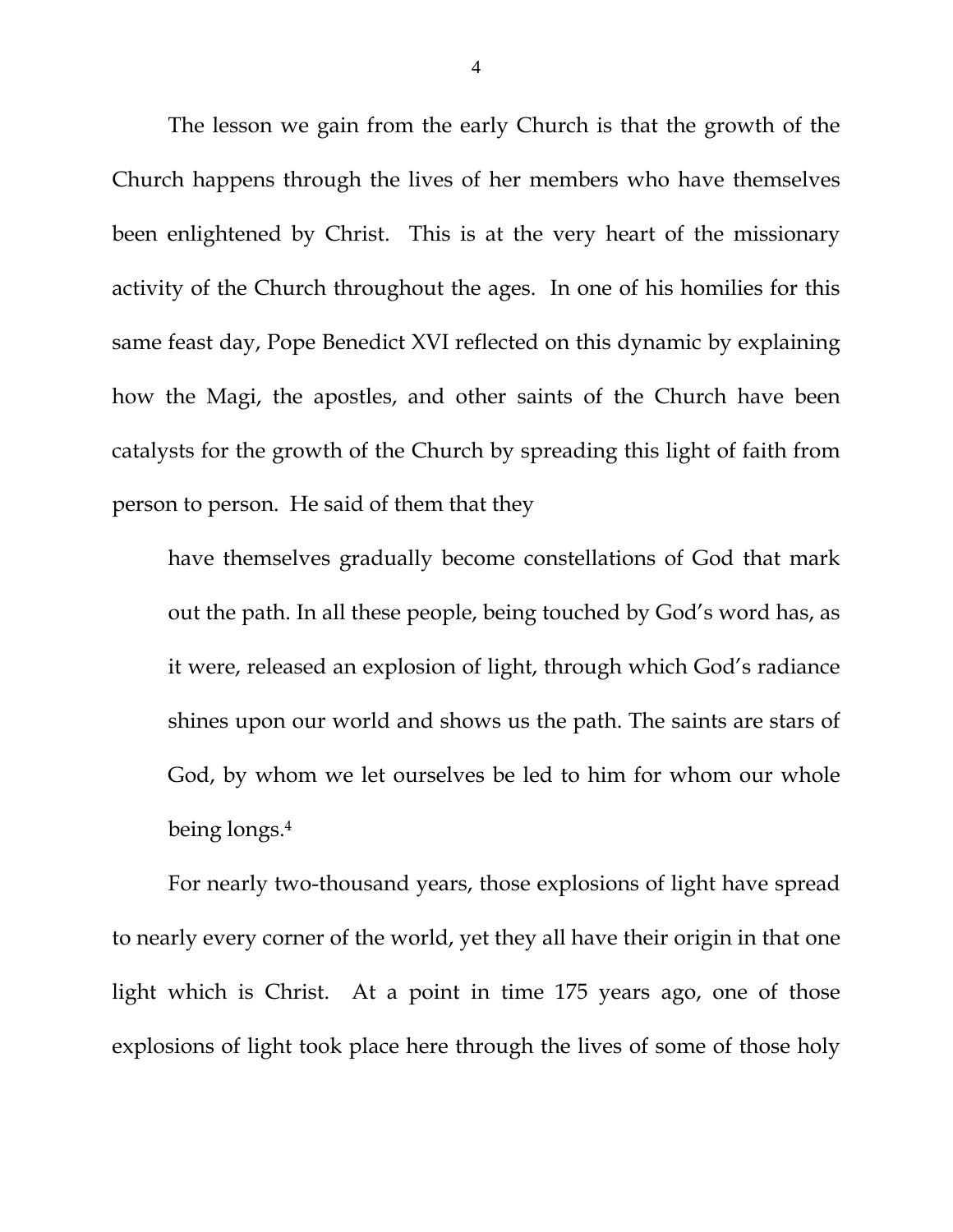people who themselves saw this light, chose to follow it, and resolved to invite others to share in its radiance.

As this light of our faith spreads and finds a place in a location such as this, constant attention must be given to ensure that this light does not become extinguished. Those who have preceded you here in this parish have taken great care to keep this light burning for others to see by living lives based on the truths of this light of our Catholic faith. Even though this parish may be smaller than others in size, the light that burns here is nevertheless important in that it adds to the overall splendor of the light of Christ that shines so brilliantly here in our diocese and throughout the entire Church.

 As recipients of this light of our Catholic faith, it is now up to you to keep that light alive now and to hand it on to future generations. Such a task is not easy, and one which is sure to be met with difficulties and obstacles. But we do not let ourselves be discouraged, for we have the same promise given by Jesus to His first disciples and every one since: "behold, I am with you always, until the end of the age" (Matthew 28:20). Being united to other Catholics in this diocese and throughout the world,